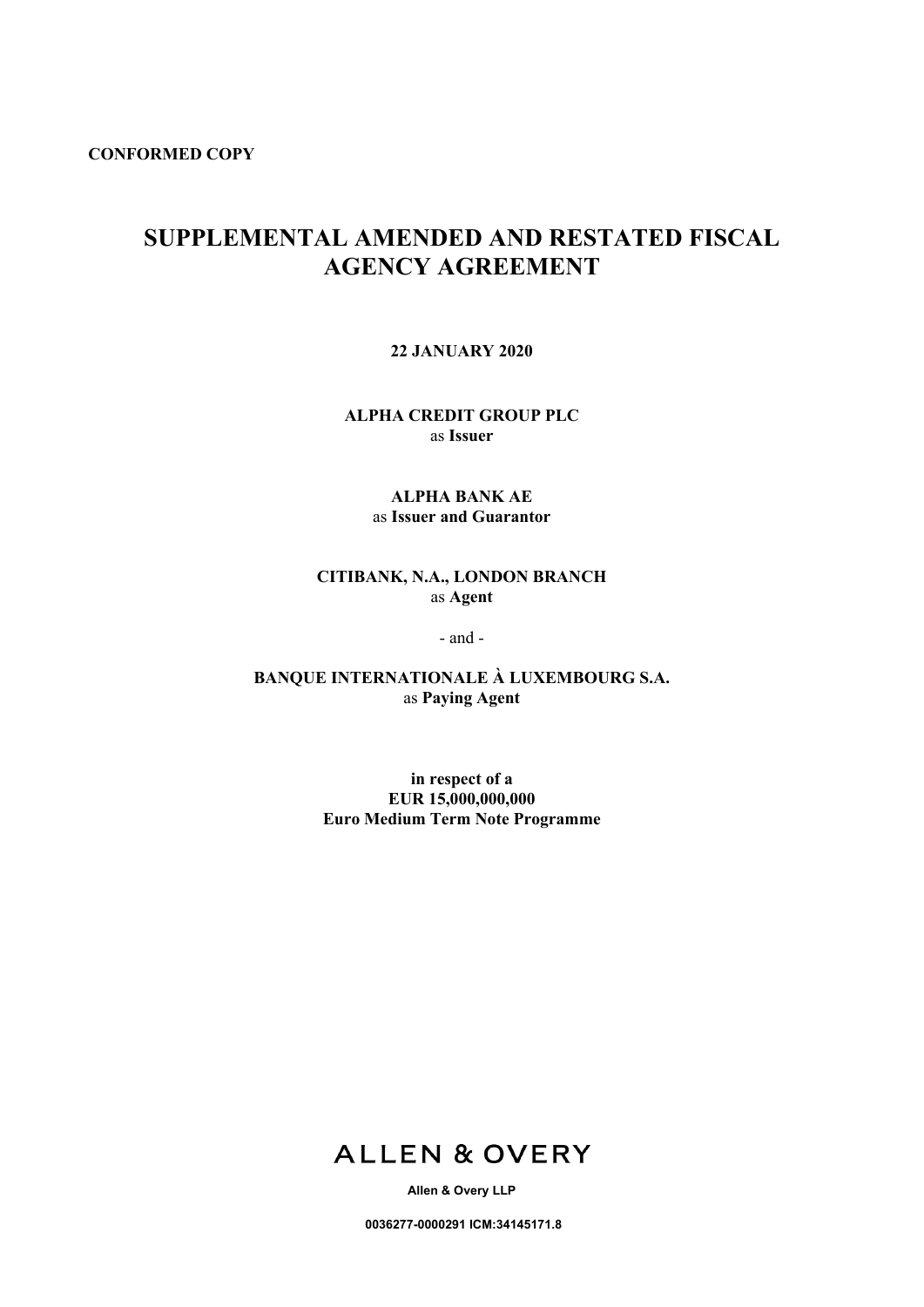#### **THIS AGREEMENT** is made on 22 January 2020

#### **BETWEEN:**

- (1) **ALPHA CREDIT GROUP PLC**, a public limited company incorporated in England and Wales with registered number 3747110 whose registered office is at Capital House, 85 King William Street, London EC4N 7BL, United Kingdom ("**Alpha PLC**");
- (2) **ALPHA BANK AE**, a company incorporated in the Hellenic Republic whose registered office is at 40 Stadiou Street, GR-10252 Athens, Greece ("**Alpha Bank**", and together with Alpha PLC, the "**Issuers**" and each an "**Issuer**" and, in its capacity as the guarantor of the Notes issued by Alpha PLC, the "**Guarantor**");
- (3) **CITIBANK, N.A., LONDON BRANCH** of Citigroup Centre, Canada Square, London E14 5LB, United Kingdom (the "**Agent**", which expression shall include any successor agent appointed in accordance with Clause 22 of the Prevailing Fiscal Agency Agreement (as defined below)); and
- (4) **BANQUE INTERNATIONALE À LUXEMBOURG S.A.** of 69, route d'Esch, L-2953 Luxembourg, Grand Duchy of Luxembourg (together with the Agent, the "**Paying Agents**", which expression shall include any additional or successor paying agent appointed in accordance with Clause 22 of the Prevailing Fiscal Agency Agreement and "**Paying Agent**" shall mean any of the Paying Agents).

#### **WHEREAS:**

This Agreement is supplemental to the Amended and Restated Fiscal Agency Agreement dated 15 November 2019 (the "**Prevailing Fiscal Agency Agreement**") made between the parties hereto relating to the EUR 15,000,000,000 Euro Medium Term Note Programme of the Issuers.

#### **IT IS HEREBY AGREED** as follows:

- 1. Subject as hereinafter provided in this Agreement, and to the extent that the context so admits, all words and expressions defined in the Prevailing Fiscal Agency Agreement shall have the same meanings in this Agreement.
- 2. The provisions of the Prevailing Fiscal Agency Agreement are hereby modified by:
	- (i) deleting the fifth paragraph of Condition 6(b)(ii) and replacing it with the following words:

"If on any Reset Determination Date none of the Reference Banks provides the Calculation Agent with a Mid-Market Swap Rate Quotation as provided in the foregoing provisions of this paragraph, the First Reset Rate of Interest or the Subsequent Reset Rate of Interest (as applicable) shall be the sum (converted as set out in the definition of such term above) of the last observable mid-swap rate with an equivalent term and currency to the relevant Reset Reference Rate which appeared on the Relevant Screen Page and the First Margin or Subsequent Margin (as applicable), all as determined by the Calculation Agent."

- (ii) adding the following words at the end of Condition 6(g): ""**Successor Reference Rate**" means the rate that the relevant Independent Adviser or the Issuer (as applicable) determines is a successor to or replacement of the relevant Original Reference Rate which is formally recommended by any Relevant Nominating Body.";
- (iii) deleting Condition 17, as set out in Schedule 1 to the Prevailing Fiscal Agency Agreement, and replacing it with the text contained in the Appendix to this Agreement;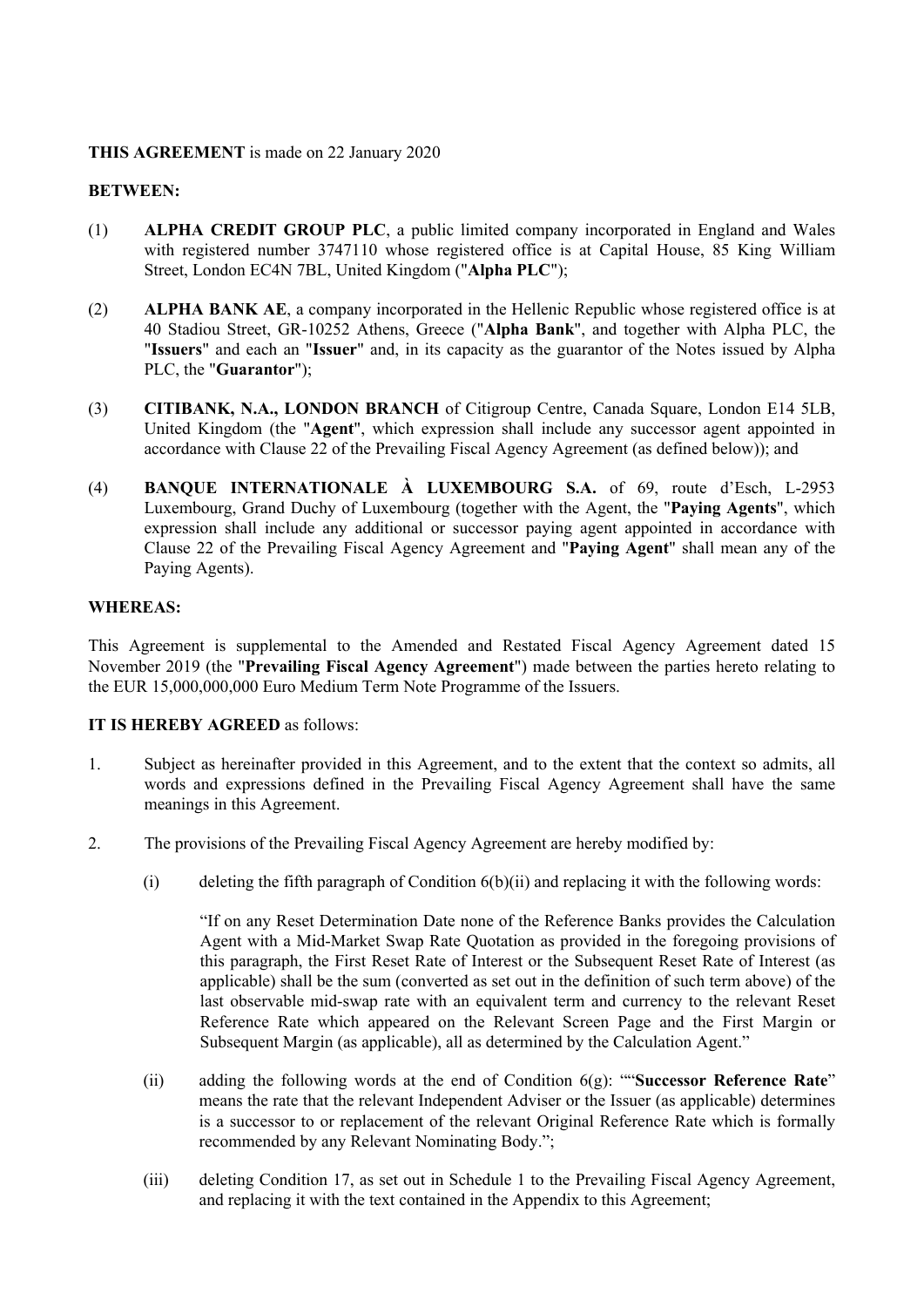- (iv) deleting the words "(i) Conditions 3(b), 4(b), 4(d), 18 and 20 and (ii)" in Condition 21(a) and replacing them with the words "(i) Conditions  $3(b)$ ,  $3(c)$ ,  $4(d)$ ,  $4(e)$ , 18 and 20, (ii) (in the case of Tier 2 Notes issued by Alpha Bank) Conditions 4(b) and 4(c) and (iii)";
- (v) re-numbering the final paragraph of Condition 4(d) as Condition 4(e); and
- (vi) deleting the words "Condition 6(b)" in Condition 7(n) and replacing them with the words "Condition 7(b)".
- 3. The Prevailing Fiscal Agency Agreement and this Agreement shall henceforth be read and construed as one document.
- 4. Clauses 18, 27 and 30 to 36 (inclusive) of the Prevailing Fiscal Agency Agreement shall also apply to this Agreement as if expressly incorporated herein.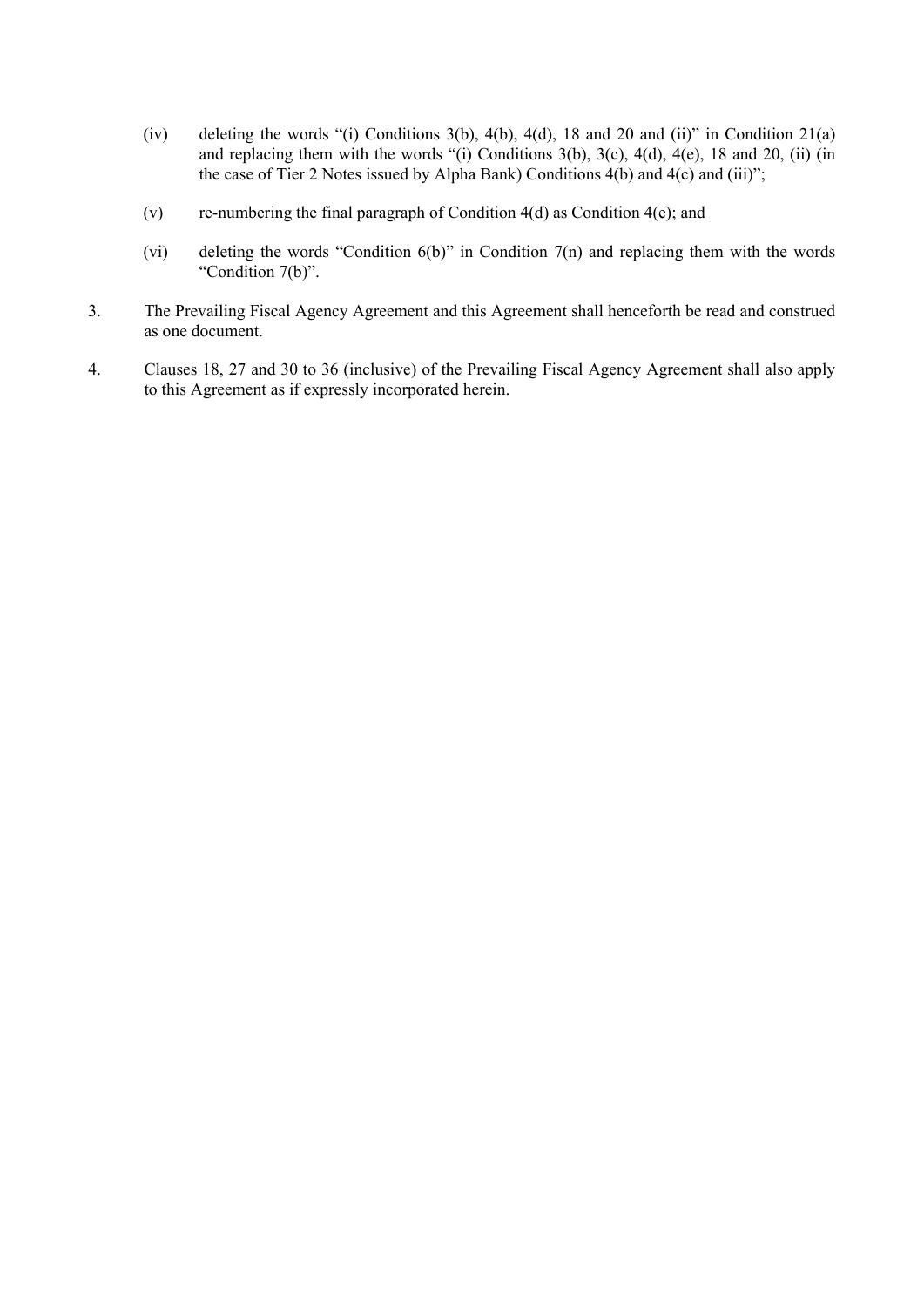#### **EXECUTION PAGE**

#### **ALPHA CREDIT GROUP PLC**

As Issuer Capital House 85 King William Street London EC4N 7BL

Telephone No: +44 207 332 6737 / 9227 Telefax No: +44 207 329 6022 Email:  $acg(\partial_\theta a|pha-bank.co.uk)$ Attention: Brooke Morley / Nicola Randell

By: **NICOLA RANDELL** and **MONIKA AHMED**

**ALPHA BANK AE** As Issuer and Guarantor 40 Stadiou Street GR-102 52 Athens Greece

Telephone No: +30 210 326 8263 Telefax No: +30 210 326 8291 / 8309 Email: [groupfunding@alpha.gr](mailto:groupfunding@alpha.gr) Attention: Group Funding Section

By: **ELENA KOUKOUTSIDI** and **IOANNA MANIATI**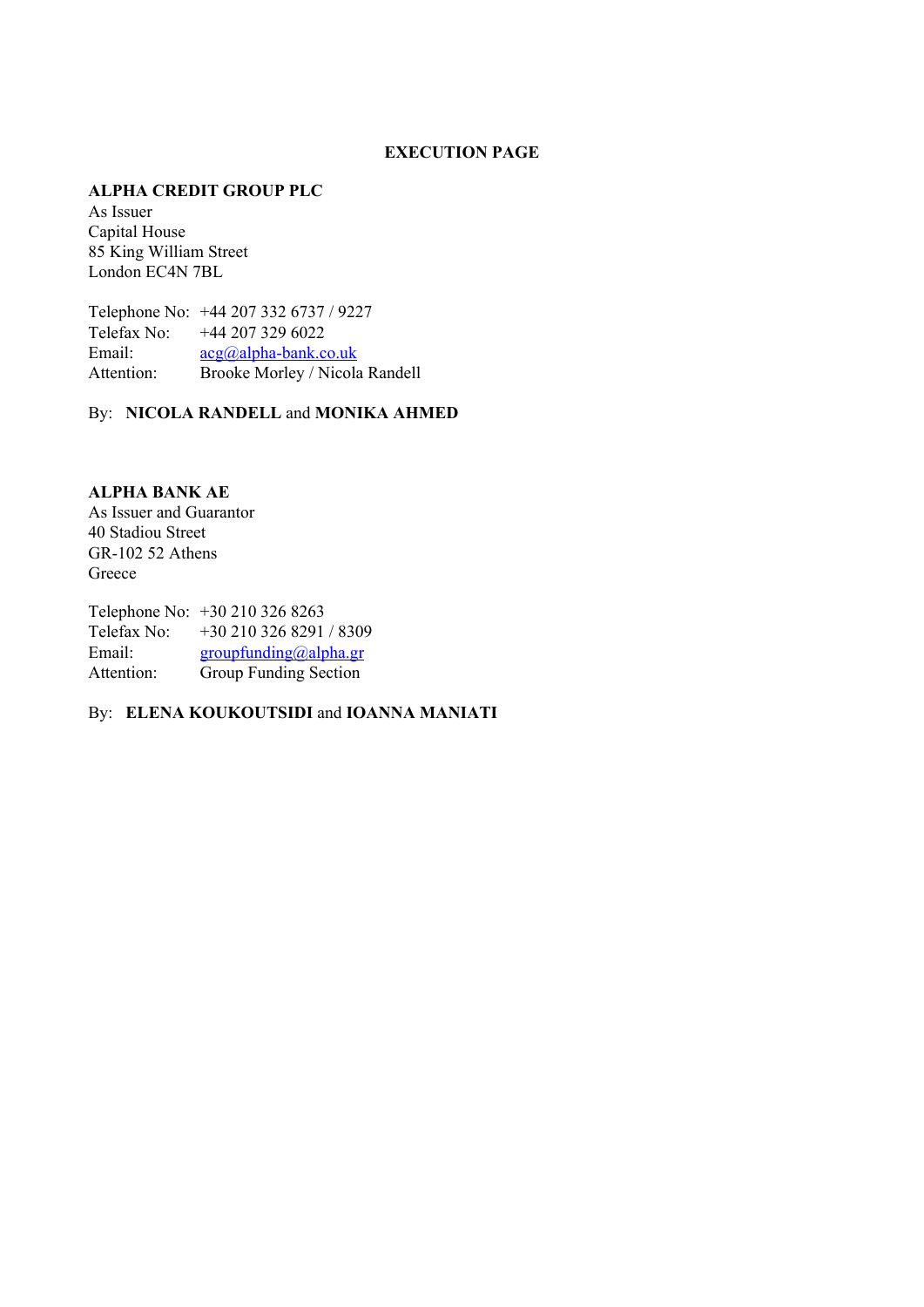#### **The Agent**

**CITIBANK, N.A., LONDON BRANCH** Citigroup Centre Canada Square London E14 5LB

Telephone: +353 1622 2242 Telefax No: +353 1622 4030 Attention: Agency & Trust

By: **STUART SULLIVAN**

## **The Paying Agent**

# **BANQUE INTERNATIONALE À LUXEMBOURG S.A.**

69, route d'Esch L-2953 Luxembourg Grand Duchy of Luxembourg

Telefax No: +352 4590 3427 Attention: Agency Services

## By: **BIAGIO GRASSO** and **JEAN-JACQUES KINNEN**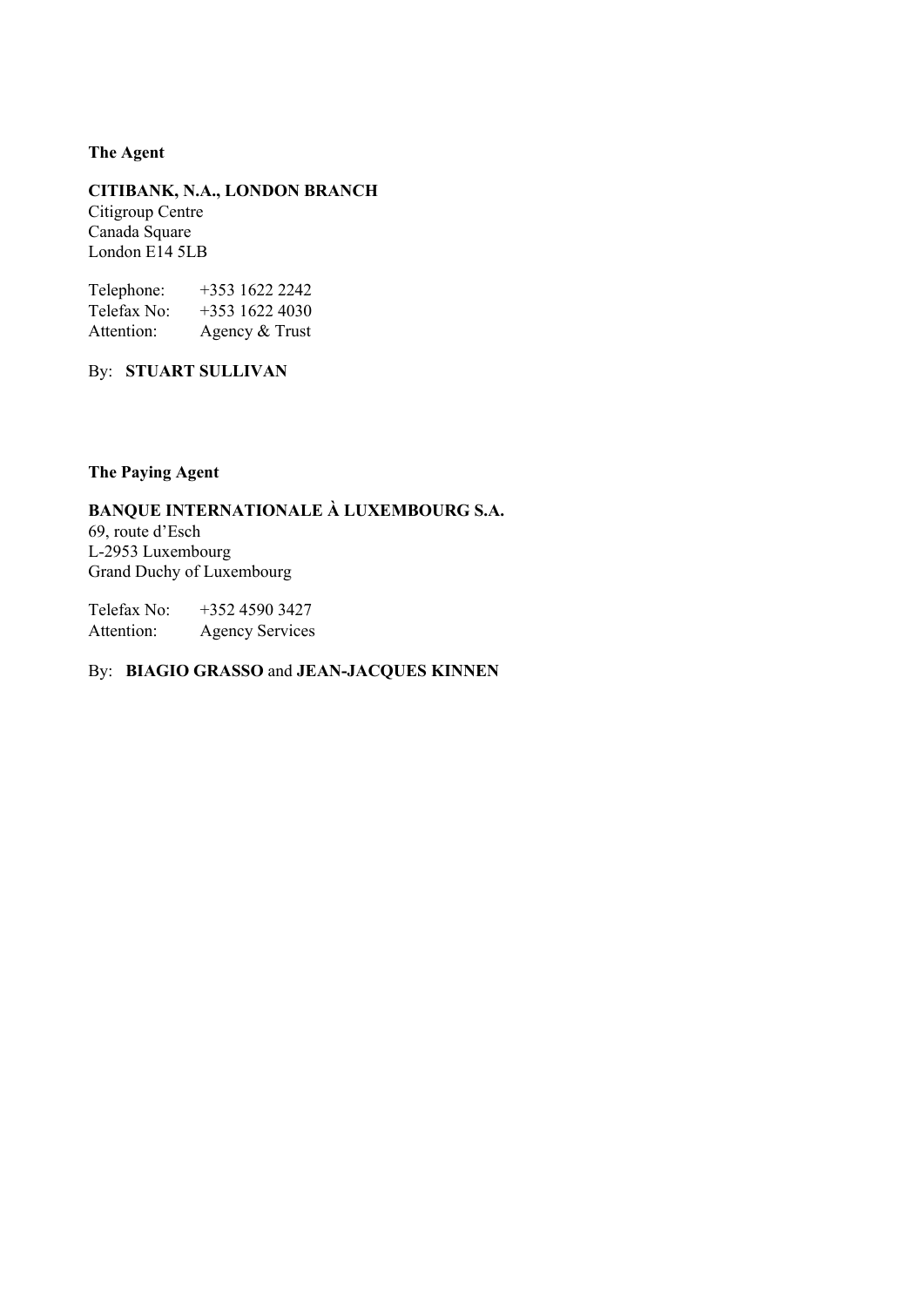#### **APPENDIX**

#### **17. Substitution of the Issuer**

- (a) The Issuer may, without the consent of any Noteholder or Couponholder, substitute for itself any other body corporate incorporated in any country in the world (including, where the Issuer is Alpha Bank, any Successor in Business of Alpha Bank) as the debtor in respect of the Notes, any Coupons, the Deed of Covenant, the Alpha Bank Noteholders Agency Agreement (as defined in Condition 18 below), in the case of an issue of Alpha Bank Notes, and the Agency Agreement (the "**Substituted Debtor**") upon notice by the Issuer and the Substituted Debtor to be given in accordance with Condition 16, **provided that**:
	- (i) the Issuer is not in default in respect of any amount payable under the Notes;
	- (ii) the Issuer and the Substituted Debtor have entered into such documents (the "**Documents**") as are necessary to give effect to the substitution and in which the Substituted Debtor has undertaken in favour of each Noteholder to be bound by the Conditions and the provisions of the Agency Agreement as the debtor in respect of the Notes in place of the Issuer (or of any previous substitute under this Condition 17);
	- (iii) if the Issuer is Alpha Bank, except if the Substituted Debtor is the Successor in Business of Alpha Bank, Alpha Bank shall unconditionally and irrevocably guarantee (the "**New Guarantee**") in favour of each Noteholder the payment of all sums payable by the Substituted Debtor as such principal debtor, with Alpha Bank's obligations under the New Guarantee ranking *pari passu* with Alpha Bank's obligations under the Notes prior to the substitution becoming effective;
	- (iv) the Substituted Debtor shall enter into a deed of covenant in favour of the holders of the Notes then represented by a global Note on terms no less favourable than the Deed of Covenant then in force in respect of the Notes;
	- (v) if the Issuer is Alpha PLC and the Substituted Debtor is not Alpha Bank or the Successor in Business of Alpha Bank, the Guarantee extends to the obligations of the Substituted Debtor under or in respect of the Notes, any Coupons, the Deed of Covenant and the Agency Agreement and continues to be in full force and effect;
	- (vi) if the Substituted Debtor is resident for tax purposes in a territory (the "**New Residence**") other than that in which the Issuer prior to such substitution was resident for tax purposes (the "**Former Residence**"), the Documents contain an undertaking and/or such other provisions as may be necessary to ensure that, following substitution, each Noteholder would have the benefit of an undertaking in terms corresponding to the provisions of Condition 11, with (a) the substitution of references to the Issuer with references to the Substituted Debtor (to the extent that this is not achieved by Condition  $17(a)(ii)$  and (b) the substitution of references to the Former Residence with references to both the New Residence and the Former Residence;
	- (vii) the Substituted Debtor and the Issuer have obtained all necessary governmental approvals and consents for such substitution and for the performance by the Substituted Debtor of its obligations under the Documents;
	- (viii) legal opinions shall have been delivered to the Agent from lawyers of recognised standing in the jurisdiction of incorporation of the Substituted Debtor, in England and in Greece as to the fulfilment of the requirements of this Condition 17 and that the Notes and any related Coupons and/or Talons